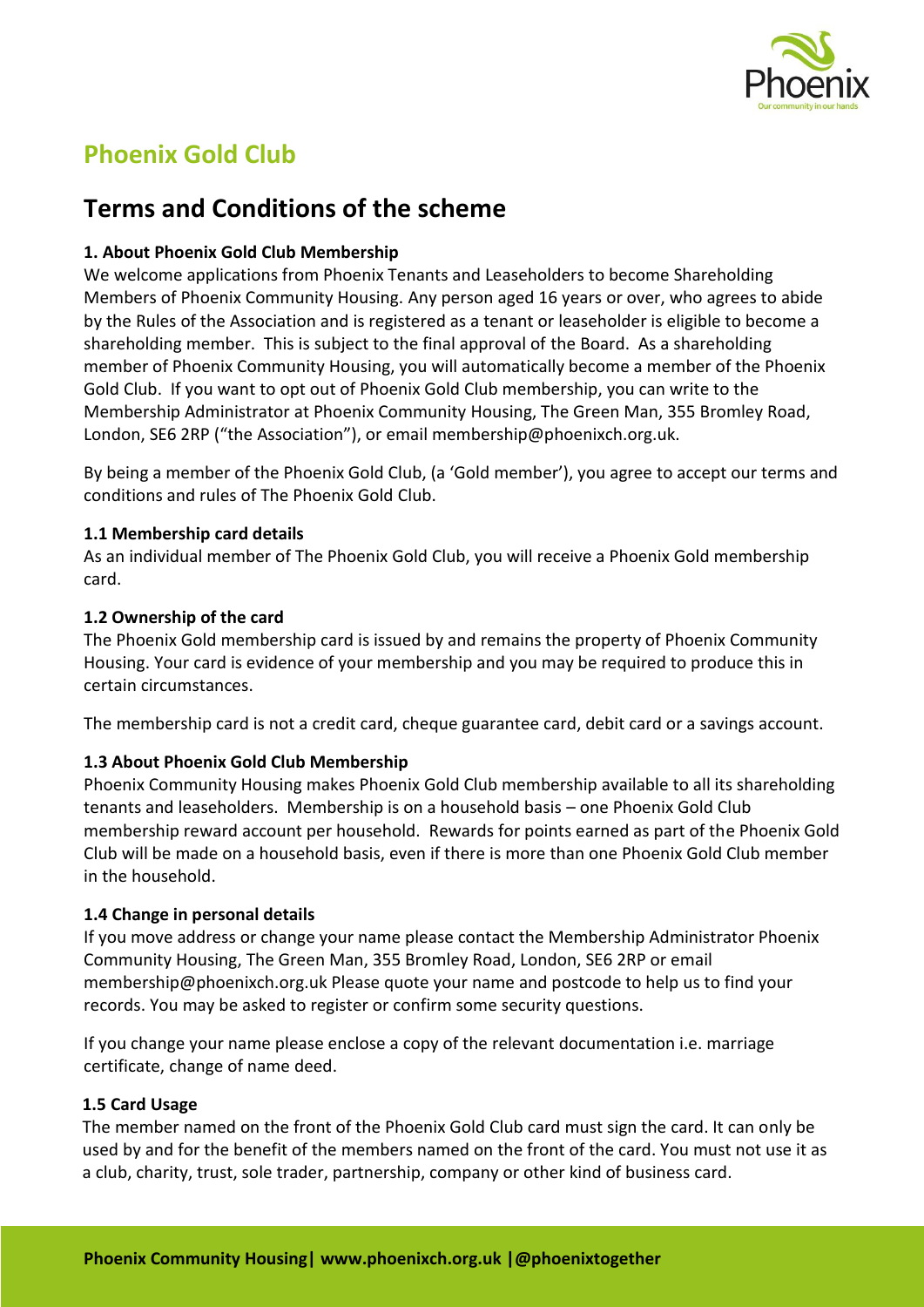

If you would like your individual rewards from the Phoenix Gold Club scheme to be paid to a community group or charity please contact the Membership Administrator Phoenix Community Housing, The Green Man, 355 Bromley Road, London, SE6 2RP, or email membership@phoenixch.org.uk .

We do not have to accept that anyone apart from the named member has any right or interest in the points earned by your membership of the Phoenix Gold Club. (For example if you are dealing with Phoenix Community Housing for someone else.)

You may not transfer any of your rights or duties under this scheme.

The card must not be used by anyone other than the Phoenix Gold Club member as evidence of a right to exercise democratic rights.

## **1.6 Changes to the Phoenix Gold Club**

The Board of Phoenix Community Housing can change the conditions of the Phoenix Gold Club at any time without giving you notice and at our discretion.

## **2. Earning Gold Club Reward Points**

## **2.1 Membership of the scheme**

Membership of the Phoenix Gold Club entitles you to:

- Rewards if you keep to certain key agreements.
- Annual share of savings created by the scheme.

#### **2.2 Earning Reward Points**

To earn Phoenix Gold Club Reward points you must make and keep certain key agreements with Phoenix Community Housing. These are summarised below and on the application form and are detailed in full on our website at http://www.phoenixch.org.uk/community

To benefit from the gold rewards, tenants and residents will still have to qualify by meeting certain criteria:

**2.2.1** The Scheme and Benefits will be open to all "Phoenix Shareholding Tenant Members": tenants occupying properties under tenancies from the Association who have paid their rent on time, including any agreement to clear rent arrears, and complied with the terms of their tenancy agreement for 52 consecutive weeks preceding each benefit made under the scheme ("Members"). No additional purchase or payment is necessary.

**2.2.2** The Scheme and Benefits will be open to all "Phoenix Shareholding Leaseholder Members": leaseholders occupying properties under leases from the Association who have paid their service charges on time, including any agreement to clear service charge arrears, and complied with the terms of their lease for 52 consecutive weeks preceding each benefit made under the scheme ("Members"). No additional purchase or payment is necessary.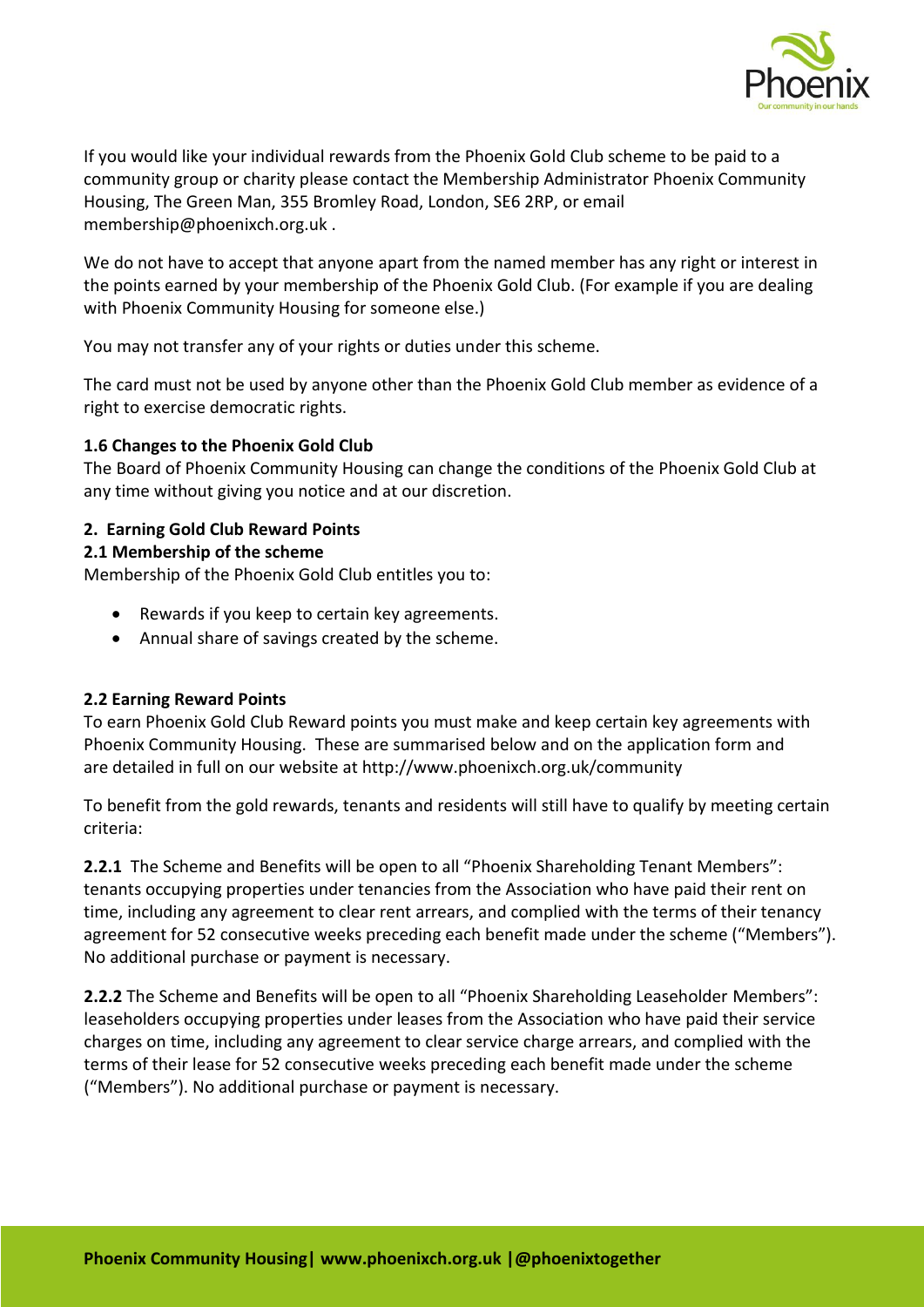

**2.2.3** The default position is that all Shareholding Members shall automatically be entitled to benefits under the Scheme and be entered into Prize Draws. Any Members who do not wish to be entered would contact the Membership Administrator Phoenix Community Housing, The Green Man, 355 Bromley Road, London, SE6 2RP, or email membership@phoenixch.org.uk .

## **2.3 Current Rewards for Gold Members**

The current gold membership benefits are summarised on the Application Form. Benefits are continually being improved. For further details please visit http://www.phoenixch.org.uk/community

## **2.4 Registering points on your Phoenix Gold Club Membership**

Phoenix Community Housing will award points to members of its Gold Club for making and keeping to certain key agreements with Phoenix. Points will have a nominal value of 1p but may be varied at the discretion of the Phoenix Community Housing Board. The allocation of points will be administered by Phoenix, using our housing management system.

If you disagree with the amount of Phoenix Gold Club points on your statement you should contact the Membership Administrator Phoenix Community Housing, The Green Man, 355 Bromley Road, London, SE6 2RP, or email membership@phoenixch.org.uk.

#### **2.5 The core agreement**

The core agreement is that to earn **any** points from the Phoenix Gold Club, in any 12 month period from becoming a Phoenix Gold Club Member, you must make and keep the above agreements with Phoenix Community Housing. The 12-month period runs from  $1<sup>st</sup>$  July to 30<sup>th</sup> June, with Phoenix Reward points being paid out in December. For those joining in between these dates, Phoenix Rewards will be calculated on a pro-rata basis for the first year of membership. So, for example if you join the Gold Club in [December, you will be entitled to 5](mailto:membership@phoenixch.org.uk)0% of 12-month's Rewards until reaching the 30 June of your first year of membership.

#### **3. Payment Calculation**

Once a year Phoenix Community Housing will calculate the points you have accumulated through your membership of the Phoenix Gold Club. The points you earn through membership of the Phoenix Gold Club will be converted into a reward value based on the formula described at Section 2 above and detailed at http://www.phoenixch.org.uk/community Rewards will be paid to Gold Club Members in the form of High Street Shopping vouchers.

Community Housing, The Green Man, 355 Bromley Road, London, SE6 2RP or email membership@phoenixch.org.uk.

We will only pay you if [you are a member of The Phoenix Gold Club at the time of paym](http://www.phoenixch.org.uk/membership)ent and we have recorded evidence of qualifying activity as outlined at Section 2 above.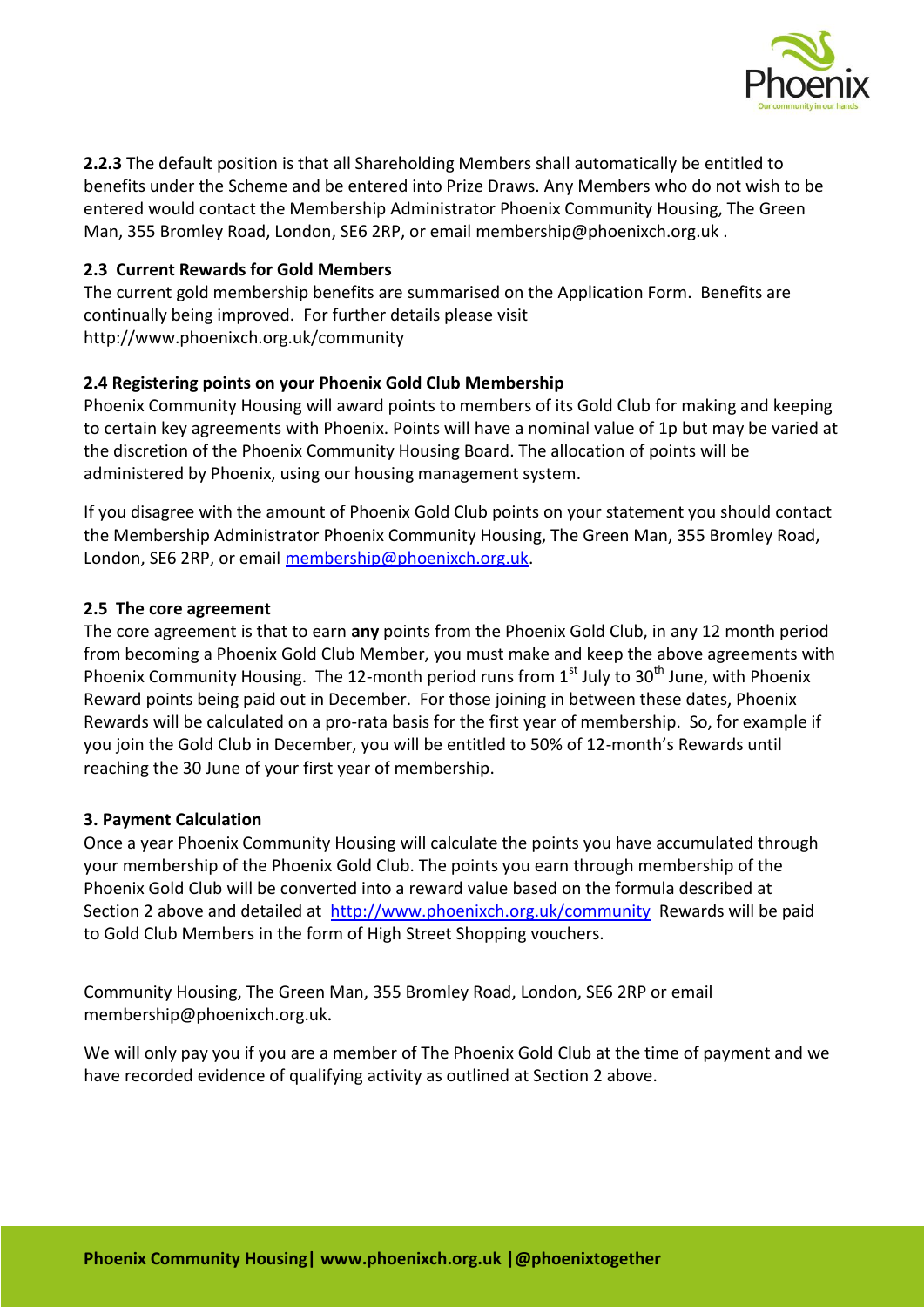

## **4. Qualifying for and getting your rewards**

Your Phoenix Gold Club payment is dependent on the value of the points you have earned as described at Section 2 above.

Payment will be made in the form of High Street shopping vouchers, in all cases, you must have remained a member up to the date of issue of this payment.

You will be notified of your reward calculation and how you will recieve your rewards.

If you would like further help in understanding the Reward qualifying and collection processes, or to query your payment, please contact the Membership Administrator Phoenix Community Housing, The Green Man, 355 Bromley Road, London, SE6 2RP or email membership@phoenixch.org.uk. Please note you may be asked to register or confirm existing security questions.

In all cases, you must have remained a member up to the date of payment. Claims and disputes will only be accepted for 6 months after the date of issue of the payment and you must contact Phoenix Community Housing directly for any query about a payment arising out of your membership of the Phoenix Gold Club.

#### **5. About Vouchers**

#### **5.1 Spending your vouchers**

The vouchers can be used at a wide range of high street shops. For details, please see www.high streetvouchers.com

#### **5.2 Lost or stolen cards**

If your card is lost or have been stolen you must tell us immediately. You can do this by phone on 0800 0285 700 or by email at membership@phoenixch.org.uk. You will need to answer a few security questions.

If you are asked to provide evidence, you must write and provide this evidence to: Membership Administrator Phoenix Community Housing, The Green Man, 355 Bromley Road, London, SE6 2RP, or email membership@phoenixch.org.uk

#### **5.3 Power of Attorney**

If you are no longer able to look after your own affairs you can appoint a power of attorney to operate your card. The power of attorney will be able to request to receive any outstanding share of profit[s to be paid to you but they will n](mailto:membership@phoenixch.org.uk)ot have any other power such as voting or participating in any democratic activity.

#### **6. Cancelling your membership**

#### **6.1 How to cancel your membership**

You may cancel your Phoenix Gold Club membership, by contacting the Membership Administrator Phoenix Community Housing, The Green Man, 355 Bromley Road, London, SE6 2RP or email membership@phoenixch.org.uk.

If you cancel your Phoenix Shareholding membership, you automatically cancel your Phoenix Gold Club membership.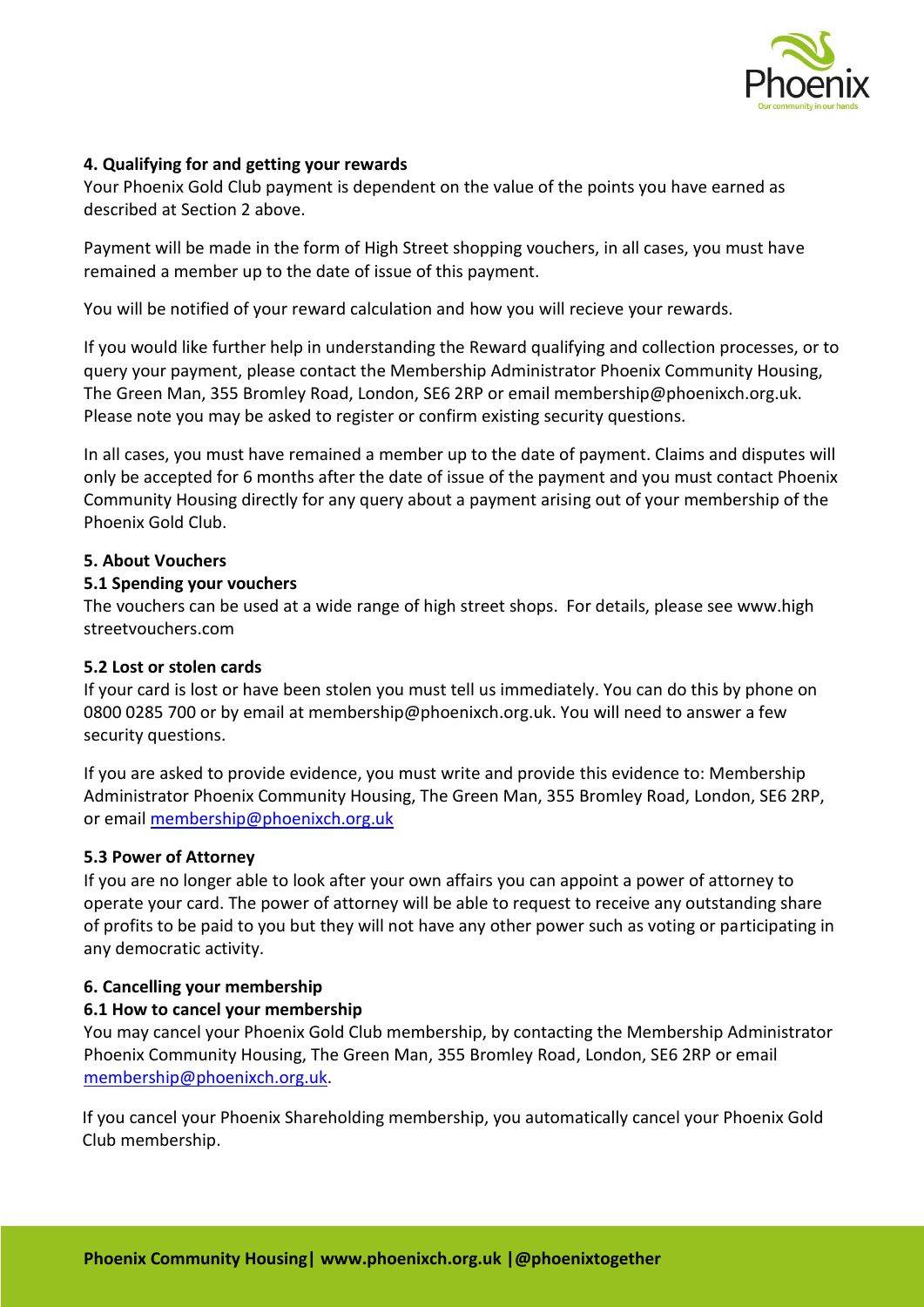

## **6.2 If we cancel your membership**

We value your Phoenix Gold Club membership, however, we reserve the right to cancel your membership if you do not keep to the core agreements and activities outlined at Section 2 above for a period of two years. We will write to you at your last known address and give you two months notice of any intention to cancel. During this time you may provide evidence of why you think your Phoenix Gold Club membership should not be cancelled and we will reconsider our decision to cancel.

There may be other circumstances where Phoenix Community Housing believes it is inappropriate for an individual to remain in Gold Club membership/be a member. We reserve the right to cancel an individual's Gold Club membership in such circumstances, although we will always communicate the reasons to the member.

#### **6.3 Repayment of your points**

In the event of your membership being cancelled for any reasons outlined in 6.2, any unpaid declared Phoenix Gold Club membership points will be paid to you as described above.

However, Phoenix Community Housing reserves the right to use such money to offset any debts a Gold Club member may have with us. In the event of the death of a member, payments shall be made to the personal representatives, if none of the above conditions apply.

#### **7. Data protection**

#### **7.1 Our responsibilities to you**

The information you provide will be stored securely and treated in accordance with our Data Protection Policy and Privacy Notice (available on our website and by request), the General Data Protection Regulation and any succeeding acts.

We will use the information we hold about you to check you are eligible to be a Gold Member and to calculate your membership rewards. We will share relevant personal data such as your name and address with external companies who will process your data for the purposes of issuing your membership card and your annual rewards vouchers. Your information will be transferred securely and treated in accordance with our Data Protection Policy.

We will use the information you provide when you join the Gold Club to:

- process your membership
- issue any membership rewards vouchers
- provide updates about Gold Club rewards and opportunities
- updat[e our housing management datab](mailto:membership@phoenixch.org.uk)ase
- complete research on membership.

Once you are no longer a member, we will delete the personal data related to your membership within six months and we will retain information required for accounting records for six years.